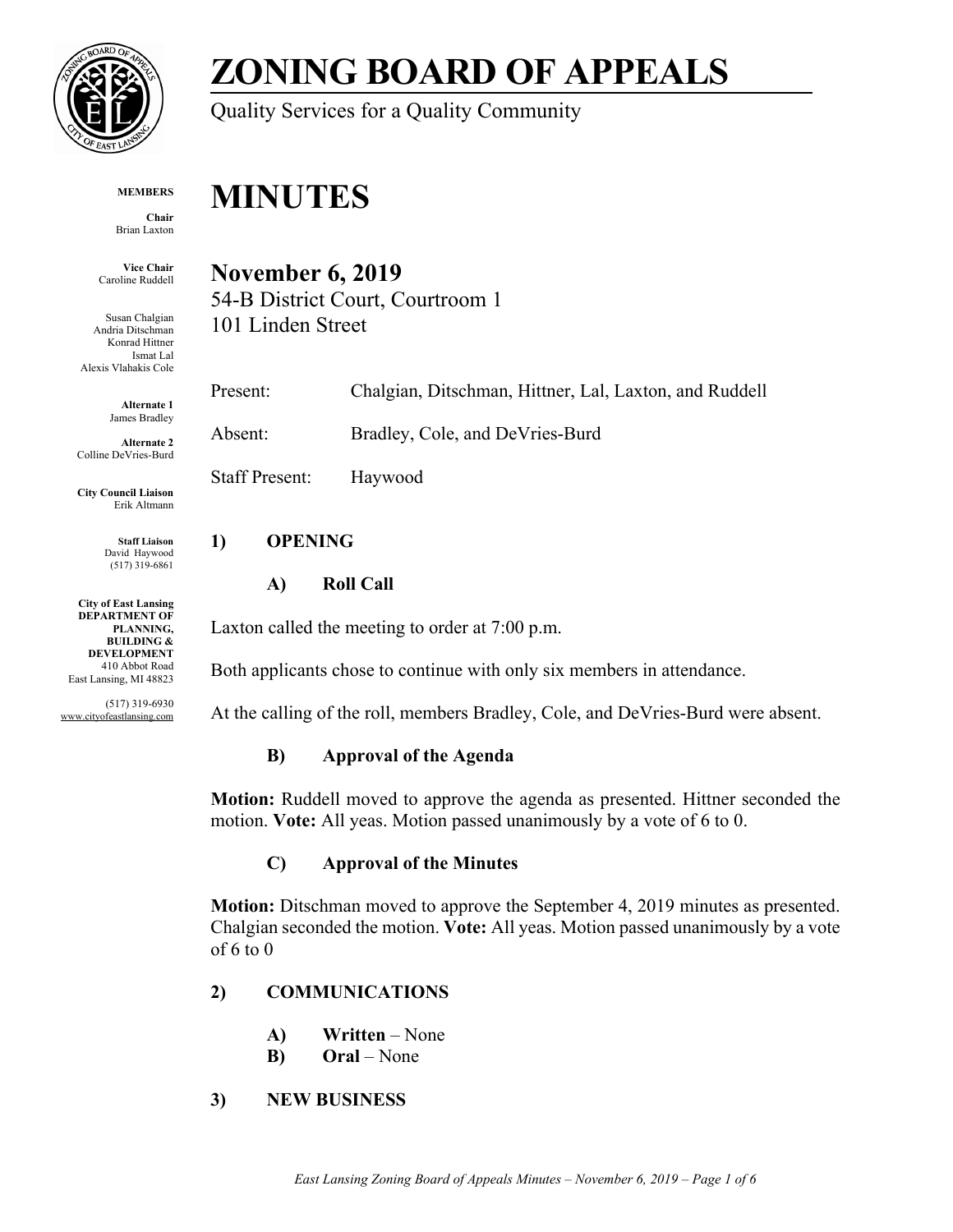**A) Consideration of an application from John Nyboer for the property located at 202 Centerlawn in the R-2, Medium Density Single Family Residential, zoning district for a variance from the following requirement of Chapter 50 – Zoning Code of the City of East Lansing:** 

> *Section 50-301. – Maximum Building Coverage Ratio for the R-2 zoning district is 25 percent.*

**The applicant is proposing to remove the existing 20' by 12' garage and replace it with a 20' by 20' that would increase the ground coverage ratio to 27.2 percent**.

Haywood described the property, location, and the proposal as indicated in the Staff Report.

Laxton stated the lot is a corner lot and asked if the right-of-way setback requirements are counted in the ground coverage ratio. Haywood replied negatively.

Hittner asked if the building coverage is the concern not the ground coverage. Haywood replied affirmatively.

John Nyboer, 4211 Davlind Drive, Holt, the contractor, addressed the Board and stated that it is hard to get much storage in the current garage once the cars are parked in there.

Sarah Musson, the homeowner stated she would like a garage where she can put her car and lawnmower in

**Motion:** It was moved by Ruddell and seconded by Hittner to grant variance approval for the request from John Nyboer for the property located at 202 Centerlawn in the R-2, Medium Density Single Family Residential, zoning district for a variance from the following requirement of Chapter 50 – Zoning Code of the City of East Lansing:

#### *Section 50-301. – Maximum Building Coverage Ratio for the R-2 zoning district is 25 percent.*

The Board finds that under Special Finding (1), that there are practical difficulties or unnecessary hardships resulting from the physical characteristics of the property in question which make it unfeasible to carry out the strict letter of the Zoning Code and Special Finding (3), that such variation is necessary for the preservation of a substantial property right possessed by other properties within the same zoning district; based on the following grounds:

- 1. The lot width is narrow.
- 2. Other neighbors have similar garage, not a huge change, and only slightly over percentage.

Laxton stated he would be voting in favor of the motion and he agrees with Hittner that the garage is older and in need of repair.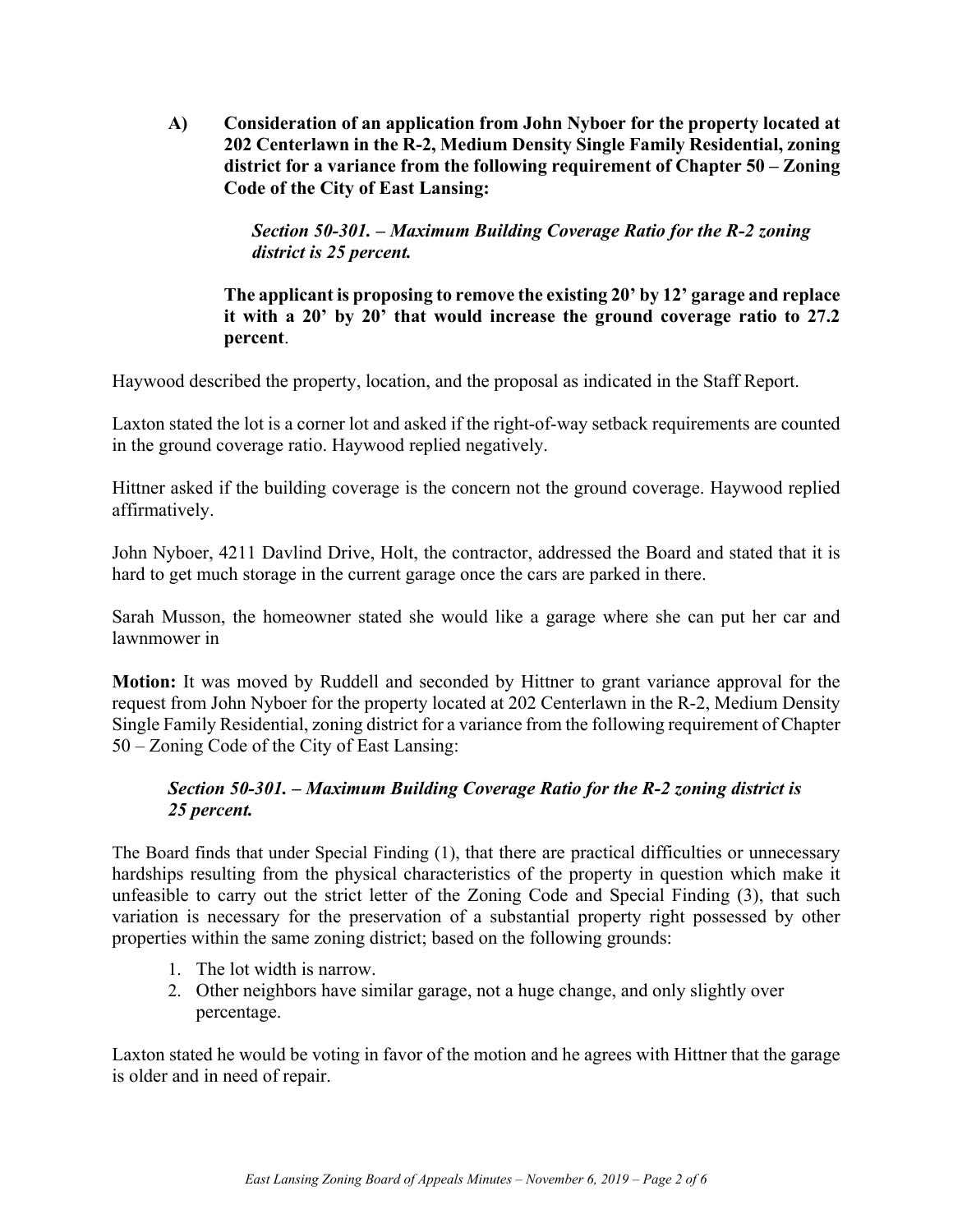Hittner stated he would also be voting in favor as he sees it as perfectly reasonable that they would like a two-car garage with space for storage and they are not widening the driveway.

**Vote:** All yeas. Motion passed unanimously by a vote of 6 to 0.

**B) Consideration of an application from GTW Investment Properties, L.L.C. for the properties located at 215 and 217 River Street in the East Village zoning district for a variance from the following requirement of Chapter 50 – Zoning Code of the City of East Lansing:** 

> *Section 50-812(1)b.2. – Required parking ratios for Class B dwelling units is 0.5 spaces per person, and*

> *Section 50-816(4) – Parking and driveway setbacks. In no case shall a parking space or driveway be placed closer than eight feet from a rear lot line.*

#### **The applicant is proposing to construct a Class B multi-family dwelling unit with 44 persons and 16 parking spaces, where 22 parking spaces are required. The proposed parking lot is proposed to be located 4 feet from the rear lot line.**

Haywood described the property, location, and the proposal as indicated in the Staff Report. He stated there are two structures onsite that are slated for demolition to build a sorority. He further stated City Council approved the project with the condition that they get variance approval.

Hittner asked how many people are licensed in the two buildings already there. 215 River is licensed for five and 217 River is licensed for 12.

Ruddell asked if the East Village district is for higher density. Haywood replied affirmatively.

The Board discussed the dumpster and enclosure.

Chalgian asked how many bikes they required to have. Haywood stated they are required to have one bike loop for every two occupants.

Ken Jones, Studio Intrigue, 1114 S. Washington, Lansing, the architect, addressed the Board and stated due to the location of the property to campus they do not feel that parking is greatly required for every student on site. He continued as far as set backs in the rear, the original East Village (EV) ordinance was set up for one large development not smaller developments; therefore, there will be a lot of setbacks and open space that was not anticipated when the ordinance was written.

Laxton asked about the plan for overflow parking. Jones stated the applicant owns other property along the area and the property at the former Tasty Twist is designated as overflow parking for the site. He continued that the facility is a larger facility with many of the members living there so there will not be the influx of members for meeting like some of the small sororities have because the members will already be living there.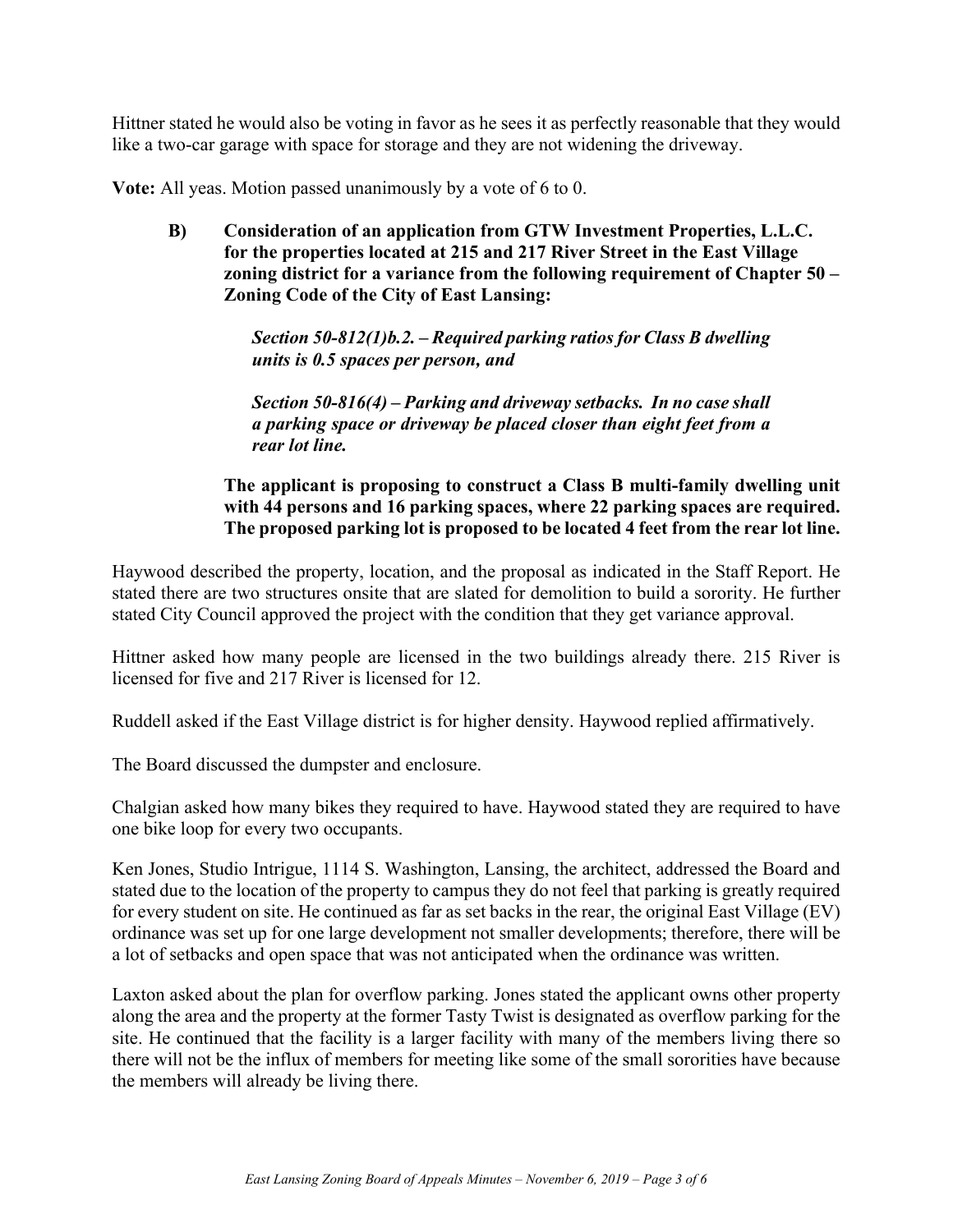Laxton asked if mopeds can be parked at bike loop parking. Haywood replied affirmatively.

Jones stated they currently have more bike parking than residents.

Laxton stated he initially was concerned about the setback until he realized the property that would be affected is a parking lot.

The Board discussed vehicles parking in other developments parking spaces and how this development adds to the problem already experienced. Jones stated he believes it to be a shortterm parking issue not a long-term tenant that is purposely parking at the wrong complex.

Joe Goodsir, the applicant, addressed the Board and clarified that Nancy Marr did not object to the sorority project but rather the Hub 2 proposal that was on Planning Commission agenda that same evening.

Laxton asked if Goodsir could explain the plan for overflow parking. Goodsir replied that a sorority of this size does not have a large influx of members attending chapter meetings because they live there, and mopeds are the more common mode of transportation and as such they have excess loops for parking scooters/mopeds. He further stated there are extra lots on campus students can rent spaces to park their cars

Ditschman asked if the letter regarding parking was going to be a permanent agreement as part of the site plan approval. Goodsir stated they are not required to provide parking in a specific place or within a certain distance, but they are willing to allow overflow parking at the location indicated in the letter. She further asked if they provide that use to other developments in the area. Goodsir replied negatively and said they have adequate parking at all their other sites.

Hittner asked if the barrier free spot could be used by a tenant of the building without having the appropriate license plate or placard. Goodsir replied that it is private property and not subject to the same rules as a public barrier free space reserved only for those with a handicap license or placard.

**Motion:** It was moved by Ditschman and seconded by Ruddell to grant variance approval for the request from GTW Investment Properties, L.L.C. for the properties located at 215 and 217 River Street in the East Village zoning district for a variance from the following requirement of Chapter 50 – Zoning Code of the City of East Lansing:

#### *Section 50-812(1)b.2. – Required parking ratios for Class B dwelling units is 0.5 spaces per person*

In order for the applicant to construct a Class B multi-family dwelling unit with 44 persons and 16 parking spaces, where 22 parking spaces are required, and the parking lot is proposed to be located 4 feet from the rear lot line.

The Board finds that under Special Finding (1), that there are practical difficulties or unnecessary hardships resulting from the physical characteristics of the property in question which make it unfeasible to carry out the strict letter of the Zoning Code; based on the following grounds: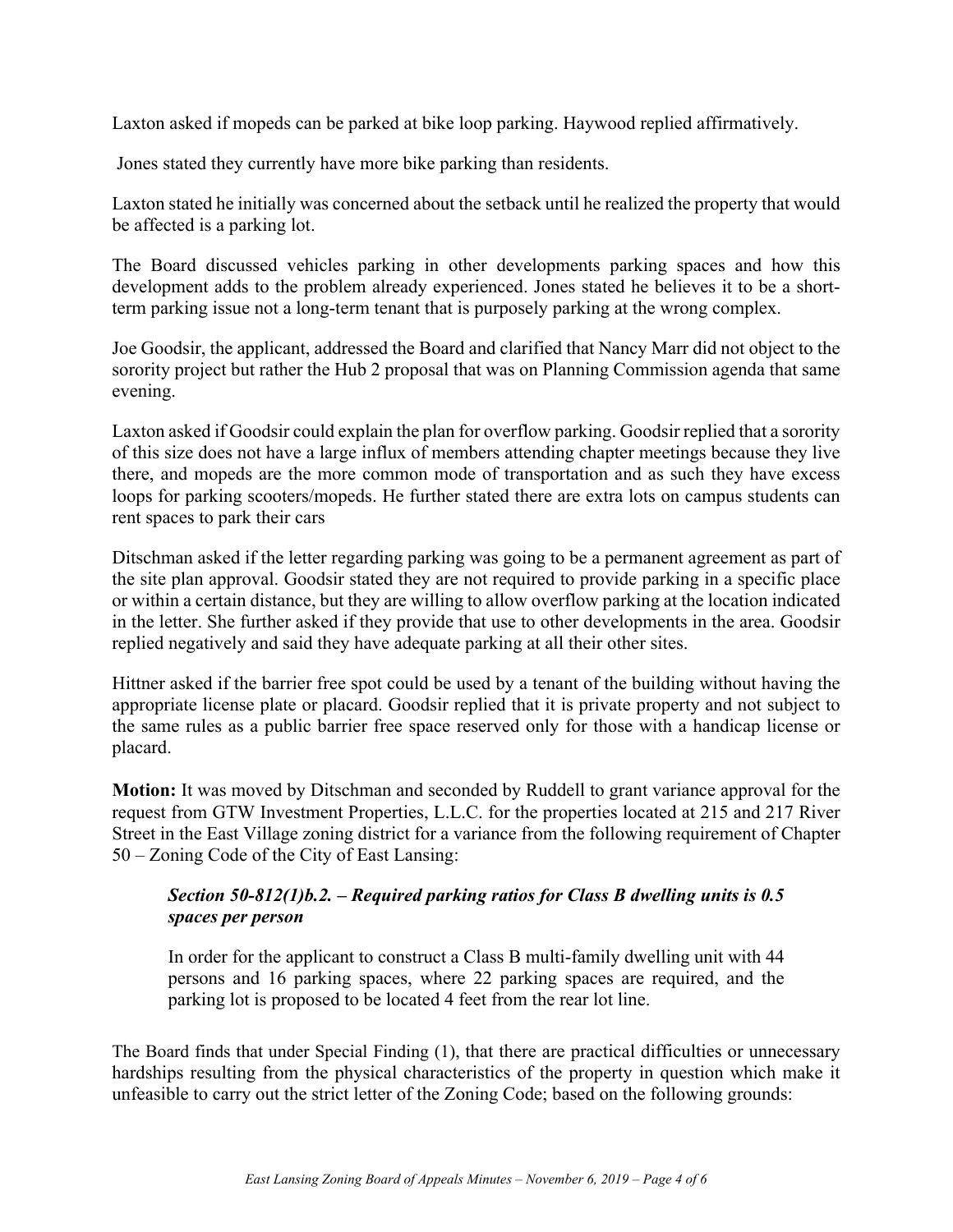- 1. Site size and bike spaces provided
- 2. Adequate for the type of use and Form-based Code.

Chalgian stated she has concerns with providing parking for less than half of the residents especially when there will be guests and other members needing spaces to park.

Ruddell stated she lived in a sorority house and there weren't many events at the house and during chapter meetings people found places to park.

Ditschman stated she likes the idea of having off site parking as an option. She asked if it is common for new construction to request variances for parking. Haywood replied it depends on the zoning district and it is not uncommon in the East Village Zoning district.

Laxton stated his concern is not so much the parking but the parking requirements and density requirements are in conflict.

Hittner stated he is inclined to grant the variance with regards to the rear yard setback but is inclined to not approve the reduction in parking.

**Vote**: *Yeas:* Ditschman, Laxton, and Ruddell. *Nays*: Chalgian, Lal and Hittner. Motion failed by a vote of 3 to 3.

**Motion**: It was moved by Ditschman and seconded by Hittner to grant variance approval for the request from GTW Investment Properties, L.L.C. for the properties located at 215 and 217 River Street in the East Village zoning district for a variance from the following requirement of Chapter 50 – Zoning Code of the City of East Lansing:

#### *Section 50-816(4) – Parking and driveway setbacks. In no case shall a parking space or driveway be placed closer than eight feet from a rear lot line.*

In order for the applicant to construct a Class B multi-family dwelling unit with 44 persons and 16 parking spaces, where 22 parking spaces are required, and the parking lot is proposed to be located 4 feet from the rear lot line.

The Board finds that under Special Finding (1), that there are practical difficulties or unnecessary hardships resulting from the physical characteristics of the property in question which make it unfeasible to carry out the strict letter of the Zoning Code; based on the following grounds:

- 1. Site size and bike spaces provided
- 2. Adequate for the type of use and Form-based Code.

**Vote:** All yeas. Motion passed unanimously by a vote of 6 to 0

#### **C) 2020 Annual Meeting Dates**

The Board changed their January meeting to the  $8<sup>th</sup>$ , their April meeting to the  $15<sup>th</sup>$ , and their July meeting to the  $15<sup>th</sup>$ .